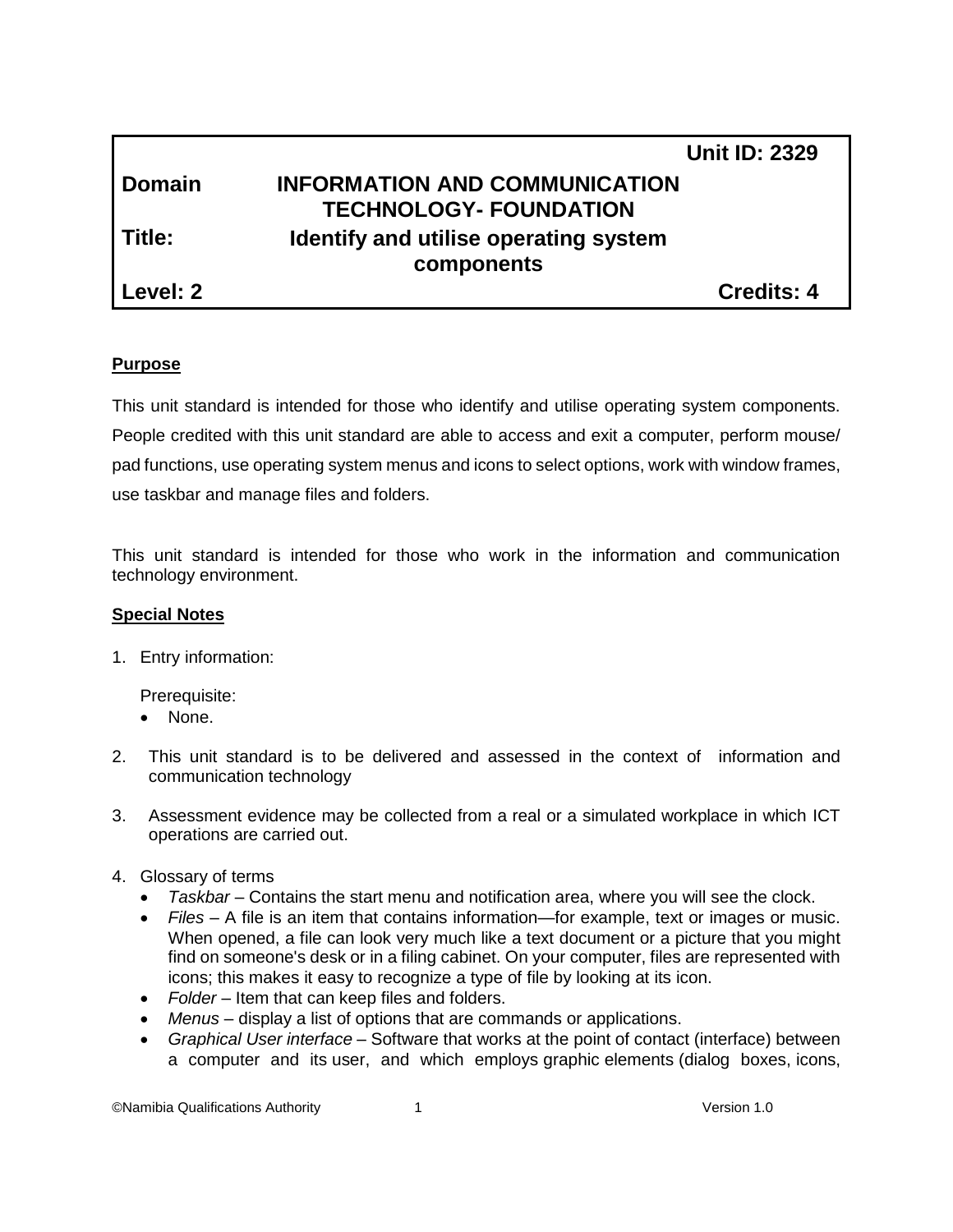menus, [scroll](http://www.businessdictionary.com/definition/scroll.html) [bars\)](http://www.businessdictionary.com/definition/bar.html) instead of text [characters](http://www.businessdictionary.com/definition/character.html) to [let](http://www.businessdictionary.com/definition/let.html) the user give commands to the computer or to manipulate what is on the [screen.](http://www.businessdictionary.com/definition/screen.html)

- *Multi windows* If you like to have a lot of programs open at once, it's a good idea to understand how your program [windows](mshelp://windows/?id=332d7acf-bb07-4e33-8adb-bc8bd6c4477c#gtmt_window_def) are organized on the [taskbar](mshelp://windows/?id=c902cf44-35da-46f6-972d-59a8fe055898#gtmt_taskbar1_def) and how you can quickly sort through them. Learning to manage multiple windows makes it easier to get to a window quickly and to arrange open windows in a way that makes the most sense to you.
- *Recycle bin* When you delete a file, it's usually moved to the Recycle Bin so that you can restore the file later if necessary. To permanently remove files from your computer and reclaim any hard disk space they were using, you need to delete the files from the Recycle Bin.
- *Desktop* allows for accessing programs, an image on a monitor that consists of programme icons, a taskbar, a start button and a mouse pointer.
- *Mouse pointer* the arrow, I beam or other object that displays the position of the mouse on your screen.
- 5. Performance of all elements in this unit standard must comply with industry standards
- 6. Regulations and legislation relevant to this unit standard include the following:
	- Labour Act 2007(Act No 11, 2007)
	- Workplace specific policies and regulations
	- Regulations relating to the health and Safety of employees at work under Schedule 1 (2) of the Labour Act No.11 of 2007 and all subsequent amendments.

# **Quality Assurance Requirements**

This unit standard and others within this sub-field may be awarded by institutions which meet the accreditation requirements set by the Namibia Qualifications Authority and the Namibia Training Authority and which comply with the national assessment and moderation requirements. Details of specific accreditation requirements and the national assessment arrangements are available from the Namibia Qualifications Authority o[n www.namqa.org a](http://www.namqa.org/)nd the Namibia Training Authority on [www.nta.com.na](http://www.nta.com.na/)

# **Elements and Performance Criteria**

# **Element 1: Access and exit a computer**

#### **Range**

Accessing and exiting may include but are not limited to switching on/off, lock/unlock, logging on/off and shutting down procedures.

# **Performance Criteria**

1.1 Computer is switched on.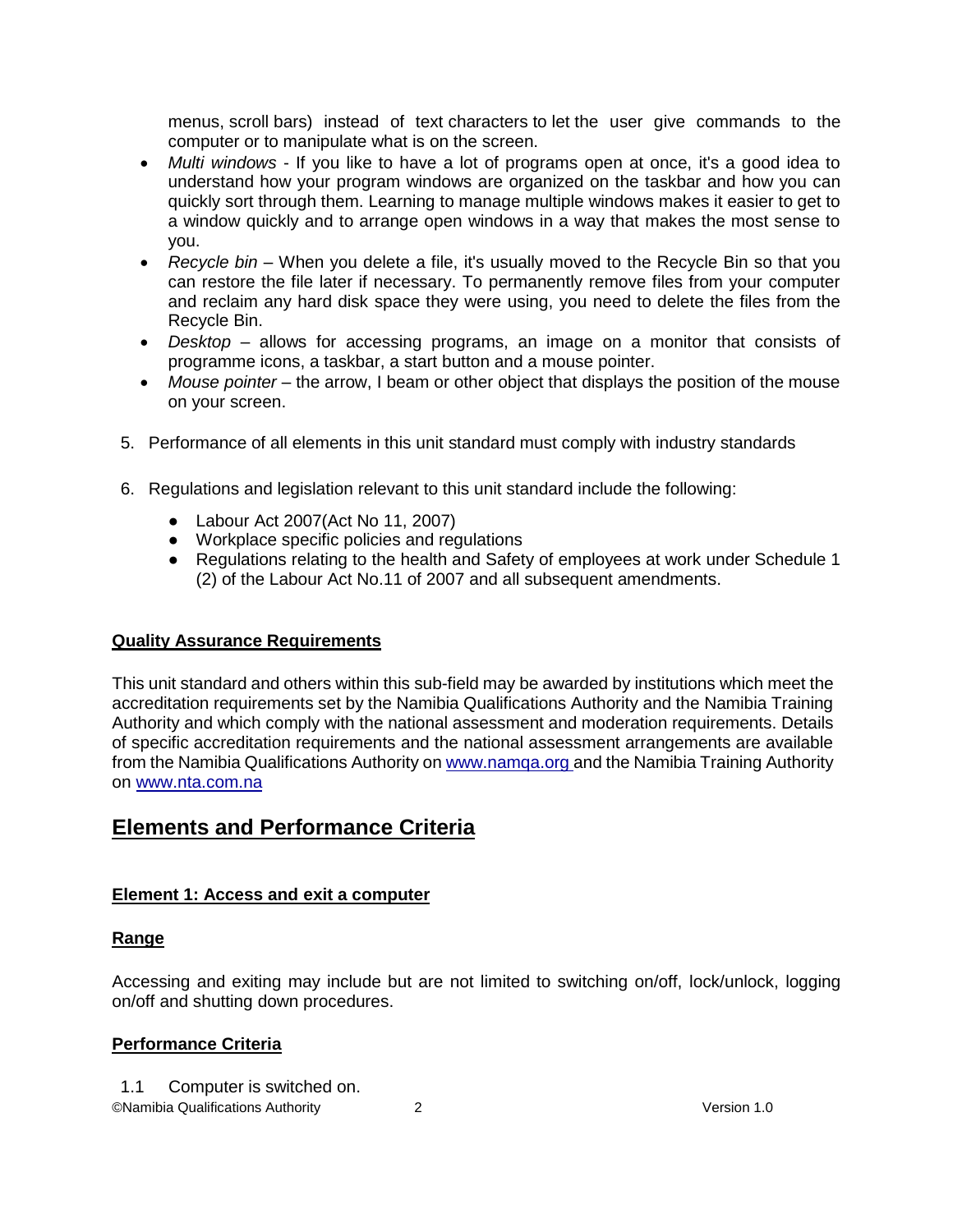- 1.2 Log on/ off procedures are followed according to task requirements.
- 1.3 Lock/unlock and switch user procedures are followed according to task requirements.
- 1.4 Shutdown procedures are followed.

#### **Element 2: Perform mouse/ pad functions**

#### **Performance Criteria**

- 2.1 Single and double click/ tap functions are performed.
- 2.2 Drag/ drop and scroll/ swipe functions are performed.
- 2.3 Right click is used to access special functions.
- 2.4 Scroll is used to view invisible portion of the screen.
- 2.5 Mouse settings are performed according to task requirements.

## **Element 3: Use Operating System menus and icons to select options**

#### **Performance Criteria**

- 3.1 Start /Home menus are displayed.
- 3.2 Program/ application software are selected and launched according to task requirements.
- 3.3 Operating system menu options are explained, selected, expanded and activated.
- 3.4 Program/application icons are highlighted and launched according to specific task requirements.
- 3.5 Desktop is customised/personalised.

#### **Element 4: Work with window frames**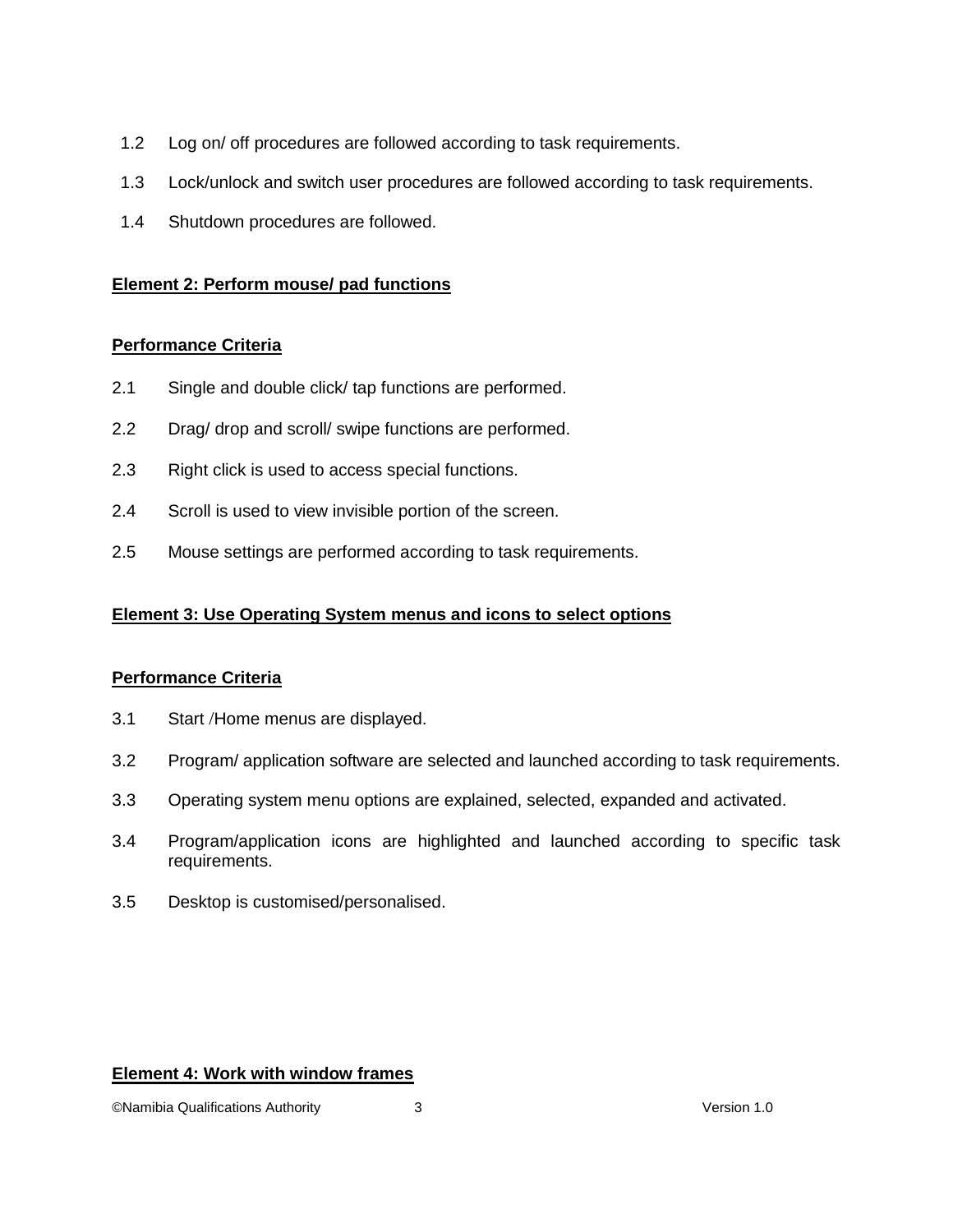# **Range**

Working with window frames may include but not limited to minimising, maximising, cascading and navigating.

## **Performance Criteria**

- 4.1 Window is repositioned and resized.
- 4.2 Multiple windows are opened and overlaid.
- 4.3 Activate window is identified between multiple windows.
- 4.4 Active window is selected.
- 4.5 Window is minimised, restored and maximised.
- 4.6 Window is closed.

## **Element 5: Use taskbar**

#### **Performance Criteria**

- 5.1 System icons are interpreted and explained.
- 5.2 Taskbar menu is explained.
- 5.3 Taskbar is moved, locked and hidden.

#### **Element 6: Manage files and folders**

#### **Range**

Managing files and folders may include but are not limited to create, delete, copy, rename, print, arrange and share.

#### **Performance Criteria**

- 6.1 Responsibility of file manager is explained according to task requirements.
- 6.2 File naming conventions are illustrated in accordance with file management functions.
- 6.3 File organization is illustrated.
- 6.4 File and folder sharing is explained and performed.

©Namibia Qualifications Authority 4 Version 1.0